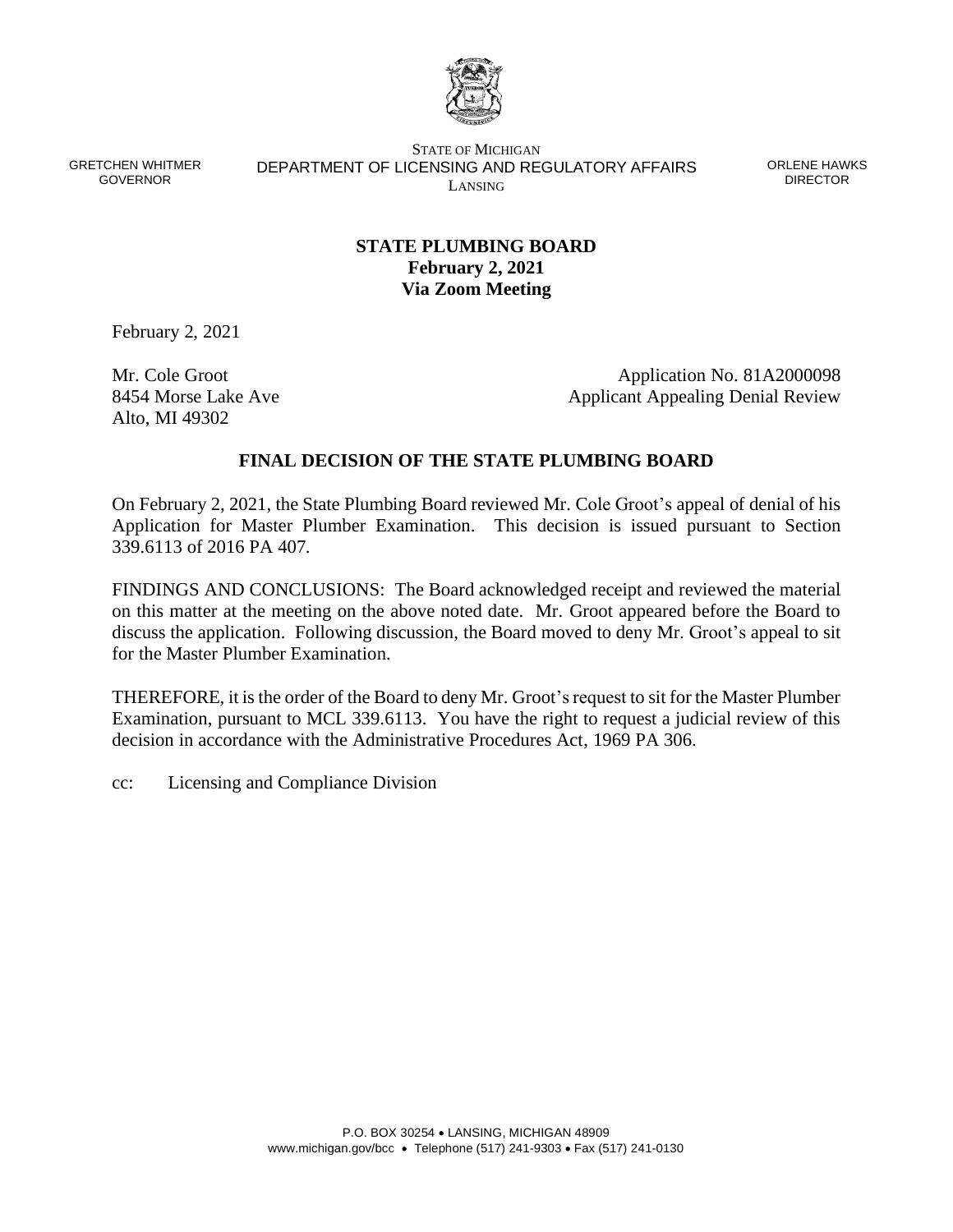

GRETCHEN WHITMER GOVERNOR

STATE OF MICHIGAN DEPARTMENT OF LICENSING AND REGULATORY AFFAIRS LANSING

ORLENE HAWKS DIRECTOR

# **STATE PLUMBING BOARD February 2, 2021 Via Zoom Meeting**

February 2, 2021

Mr. Bradley Kalis 11659 Milarch Rd Bear Lake, MI 49614

Application No. 81A2000121 Applicant Appealing Denial Review

### **FINAL DECISION OF THE STATE PLUMBING BOARD**

On February 2, 2021, the State Plumbing Board reviewed Mr. Bradley Kalis's appeal of denial of his Application for Master Plumber Examination. This decision is issued pursuant to Section 339.6113 of 2016 PA 407.

FINDINGS AND CONCLUSIONS: The Board acknowledged receipt and reviewed the material on this matter at the meeting on the above noted date. Mr. Kalis was not present before the Board to discuss the application. Following discussion, the Board moved to deny Mr. Kalis's appeal to sit for the Master Plumber Examination.

THEREFORE, it is the order of the Board to deny Mr. Kalis's request to sit for the Master Plumber Examination, pursuant to MCL 339.6113. You have the right to request a judicial review of this decision in accordance with the Administrative Procedures Act, 1969 PA 306.

cc: Licensing and Compliance Division